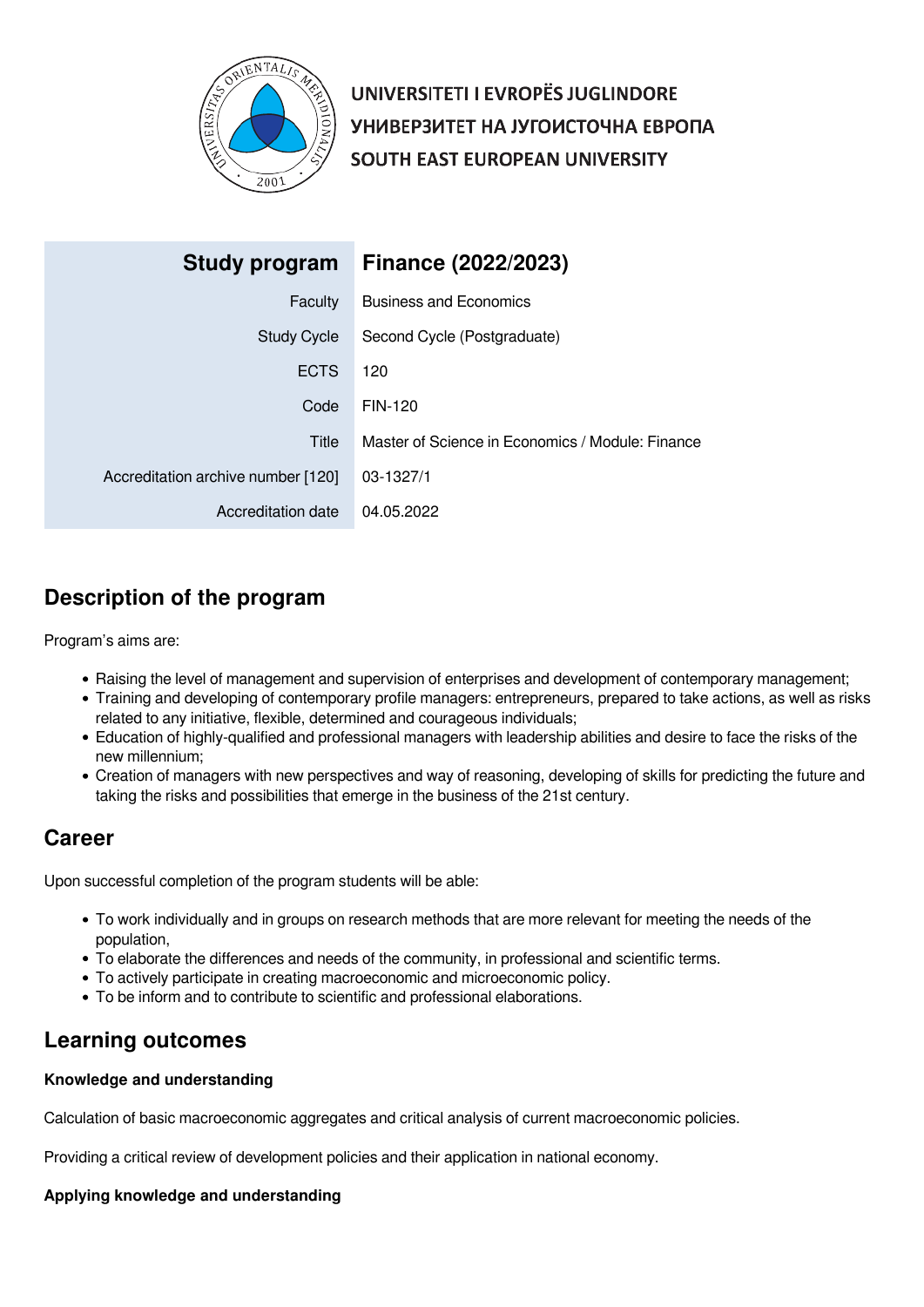The ability to diagnose the actual market developments, predict the tendencies of these developments and analyze the effects of measures of economic policy on market movements.

## **Making judgement**

Able to be involved in the position of leaders in profitable and unprofitable organizations in the country and around the world.

Analysis of the general processes of economic development in the world and especially the processes of transition, regionalization and globalization of world economic trends.

## **Communication skills**

Allow the development of personal skills, communication, research and other important skills needed for employment.

Allowing students to actively engage in teaching and to conduct independent research in all areas of business and economics.

## **Learning skills**

Develop the concept of critical thinking of the students.

Allowing the acquisition of research skills and experience of management, marketing and public finance, in private and nonprofit organizations.

## **List of courses**

## **Semester 1**

- [C2139] [3.0 ECTS] **Taxes and Decision Making**
- [C2138] [6.0 ECTS] **Financial Reporting and Decision Making**
- [C2140] [3.0 ECTS] **Commercial and Corporate Banking**
- [CBEE-603] [6.0 ECTS] **Econometrics**
- [6.0 ECTS] **Elective Course**
- [6.0 ECTS] **Elective Course**

## **Semester 2**

- [C2141] [3.0 ECTS] **Applied Accounting**
- [EBEF-604] [3.0 ECTS] **Auditing**
- [E2584] [6.0 ECTS] **Investment Management**
- [C2134] [6.0 ECTS] **Business Analytics and Modeling**
- [6.0 ECTS] **Elective Course**
- [6.0 ECTS] **Elective Course**

## **Semester 3**

- [CMBA01] [6.0 ECTS] **Research Methodology**
- [EBE-408] [6.0 ECTS] **Project Management**
- [CBEF-601] [6.0 ECTS] **International Finance**
- [EM554] [6.0 ECTS] **Applied Economy**
- [6.0 ECTS] **Elective Course**

## **Semester 4**

[BE-THESIS-120] [30.0 ECTS] **Master Thesis**

## **Description of courses**

## **Core courses**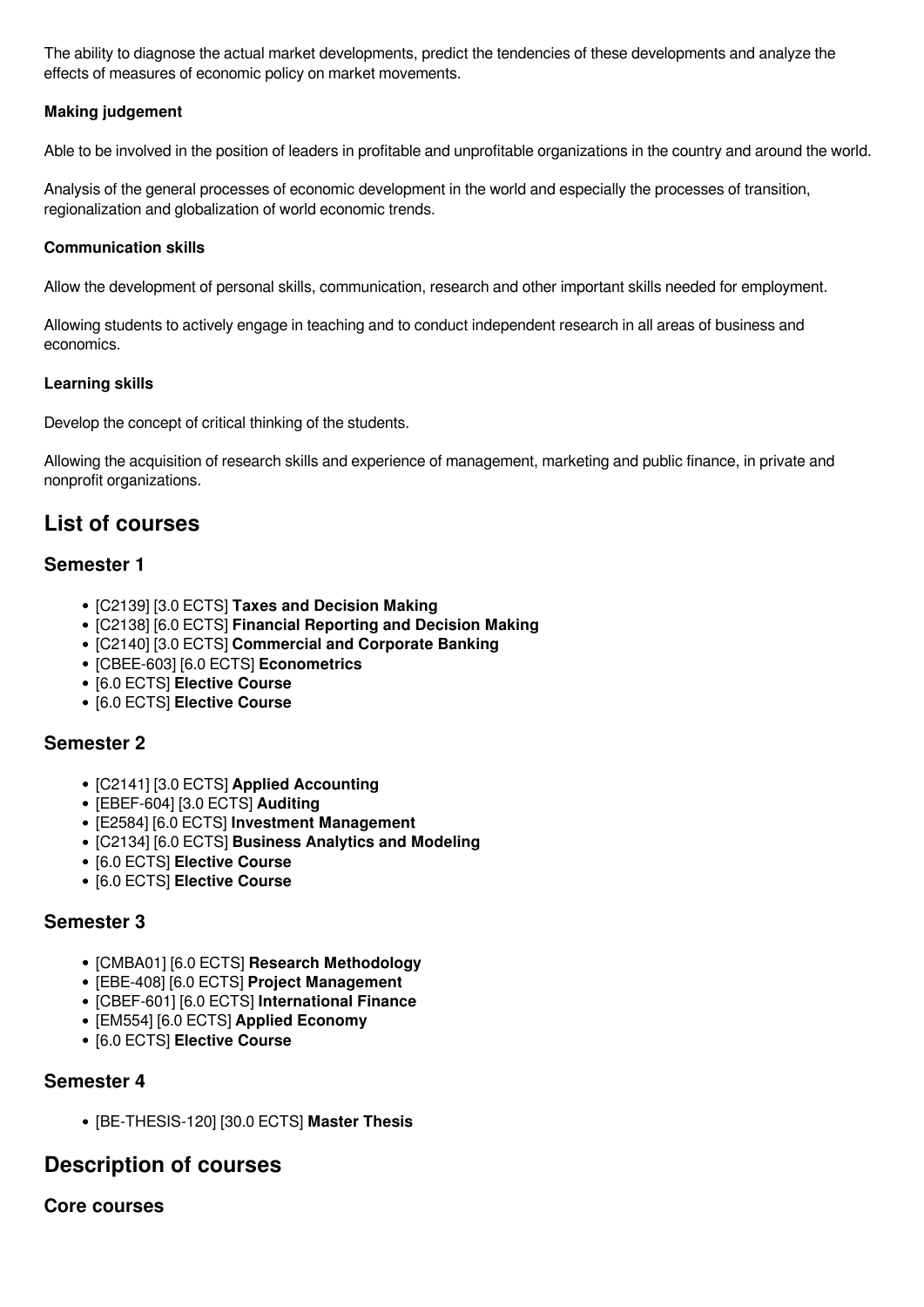## **Taxes and Decision Making**

The subject emphasizes the decision-making approach, introduces all tax topics and covers the basic taxation of all taxpayers: individuals, corporations, partnerships and fiduciary entities, emphasizing the balance between concepts and details. The course contains sufficient technical details to provide a basis for future practice in taxation and consulting services, while not burdening the student with details that are rarely encountered.

## **Financial Reporting and Decision Making**

Through the information of the main financial statements, it is intended that the management bodies in the company to be in time equipped with quality information in order to approve the right business decisions. Qualitative information through annual and quarterly financial statements presented in the Balance Sheet, Income Statement, Cash Flow Balance, key indicators of economic performance such as profitability, liquidity, solvency, risk and potential bankruptcy will convince potential investors and future to invest in companies and verify their investments through the market value of their shares.

## **Commercial and Corporate Banking**

The subject aims to equip students with the basic skills for a career in commercial banking. The subject is designed to prepare commercial bankers, credit analysts and contracts on how to manage banking products and services by identifying the opportunities and managing the risks involved in the process.

## **Econometrics**

The aim of the subject is to enable students to develop an understanding of econometrics to a level that will equip them with the understanding and evaluation of the most applied cross-sectoral data analysis and to be able to undertake such analysis. More specifically, the aims of this subject are: - to develop an understanding of the use of regression analysis and related techniques for evaluating economic relations and testing economic theories - to enable students to read and evaluate empirical works in professional journals - to provide practical experience of using major regression programs (STATA 16) to generate economic models.

## **Applied Accounting**

The subject aims to develop students in the use of computer software dedicated to the management of financial accounting of small and medium micro entities in the Republic of Macedonia. This subject aims to develop special skills for the proper application of theoretical knowledge of financial accounting through accounting software in accordance with the Law on Accounting in force in the Republic of Macedonia and accounting standards (IAS, IAS). The subject Applied Financial Accounting will enable students to prepare all necessary material and financial documents of business entities that will enable the rapid compilation of financial reports and finalization of annual accounts for the needs of SHT and the Directorate of Public Revenue (DAP) and Central Registry of RM (RQRM). Students with this course will gain new skills and opportunities by moving one step further towards self-employment as an accountant or being employed in any Certified Accountants office in the country. Achieving these goals will enhance students' attributes by making them more confident and more competitive in the job market.

## **Auditing**

The subject is designed to provide students with a basic understanding of the theoretical and practical conceptual aspects related to auditing. The creation of the curriculum is inspired to enable students to round out the knowledge acquired from the field of accounting and further continue in the auditing profession. The main purpose of the subject is to demonstrate the key problems faced by the auditing profession internationally and domestically. The subject is conceived using a step-by-step approach within the audit process from the initial stage, which is related to the negotiation of the engagement, respectively from the planning of the audit and the knowledge of the client, through planning activities and carrying out audit procedures until the final stage, which is the formation of the opinion, the compilation and reporting of the report from the audit.

## **Investment Management**

The subject aims to provide students with an adequate fund of theoretical knowledge and practical skills in the field of investment and investment decision-making between business entities in the country and in the modern world. The subject aims to bring together the most modern theories and methods of project management and investment processes, documenting them and measuring their efficiency and effectiveness. Students from this subject will be able to recognize and analyze investments in micro and macro plan; determine the motives and possible factors for investments; plan investment projects and manage investment processes; determine the level of investment risk; study and apply standard and modern capital budgeting criteria for the acceptance or selection of the most efficient investment project; to increase their self-confidence as well as motivation towards new scientific knowledge and practical experiences that would help them in their eventual employment or as employees in a company or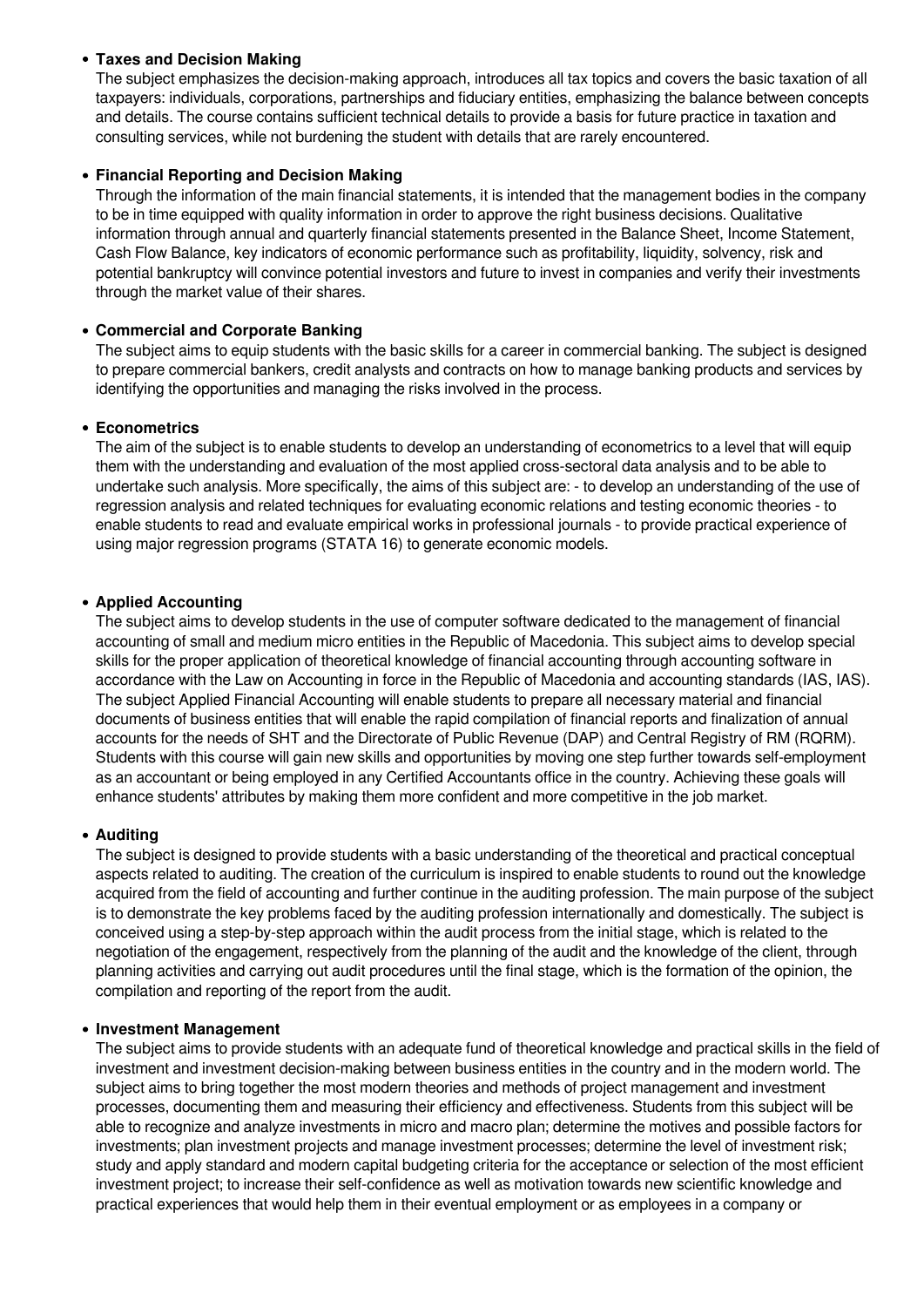commercial bank.

## **Business Analytics and Modeling**

The subject focuses on the process of transforming data into information for solving business problems in the real world. The subject has a phased approach to knowledge generation: first, descriptive analytics is taught where visual analysis is used to characterize data; second, it teaches recommendatory analytics that focus on optimal strategies that "should" be undertaken in the future; third, predictive analytics is taught that focuses on the use of algorithms for predicting the future based on historical data. Topics include data exploration, data preparation, nonlinear optimization, etc.

## **Research Methodology**

The purpose of this course is for students to gain knowledge and understanding of different scientific theories and methodologies. Students will first be explained the basic concepts and theoretical definitions and samples of all existing research methods, direct and indirect hypotheses, variables, validity of results, BIAS and prejudices and scientific qualities and quantitative research methodologies and other methodological approaches. For each chapter students will also perform practical assignments. Upon successful completion of this course, students will be able to: know and understand the importance of basic scientific concepts; learn techniques for efficient research and information retrieval and efficient access to relevant information and literature; identify, describe and formulate scientific problems; make a careful choice of alternative research approaches, describe carefully; compare and explain the advantages and disadvantages of different scientific methods for data collection and analysis in quantitative and qualitative research; apply basic scientific methods to analyze quantitative and qualitative data; provide basic theoretical frameworks on which research will be built; review them and evaluate technical and scientific publications.

#### **Project Management**

The purpose of this course is to introduce students to the world of modern projects and their confrontation with the opportunities and challenges of real economic life in the creation of appropriate, real need projects. Specific objectives of the subject include how to determine a project (using several stages) and to emphasize the important role of project manager (understanding the need, field of action, activities for implementation, the complexity of modern design, etc.). Students will be trained on how to apply modern tools and techniques of modern project management in the transformation necessary or appropriate creative idea in a real and documented project that will make you be more inventive about themselves and more competitive labor market.

#### **International Finance**

This subject covers the international dimension of both investments and corporate finance. Develops strategies for investing internationally, including hedging exchange rate risk, adjusting to client preferences and home currencies, evaluating performance, estimating a corporation's exposure to real exchange rate risk, strategies to hedge risk or to dynamically adjust to shocks, and reasons for a corporation to hedge. Also covers international capital budgeting, multinational transfer pricing, and international cash management.

#### **Applied Economy**

This course introduces many important concepts and the analytical tools of intermediate economics. The objective of this course is to provide the students with intermediate economic theories and methodologies and apply the knowledge to observe, to think and to analyze the economic phenomena. The course will be studied in two parts such as intermediate microeconomics and intermediate macroeconomics. In the microeconomics, the theoretical aspect of the market mechanism and the perfect and imperfect competition as well as its practical application will be studied. While in advanced macroeconomics the theoretical aspect of economics as a whole in a short and long run, and their practical application will also be studied.

#### **Master Thesis**

This module enables students to transfer their research skills and knowledge and to do the most complex taskwriting their master thesis. The module aims to be fully practical and students to acquire the necessary knowledge and skills to approach writing the thesis. The module has unique return result-to enable students to write the master thesis with minimal difficulties, and with maximum efficiency. The course aims to improve research techniques and style of writing the paper, taking into account the prevention of the usage of illegal means, such as plagiarism and infringement of copyright, which are prohibited by the Statute of SEEU.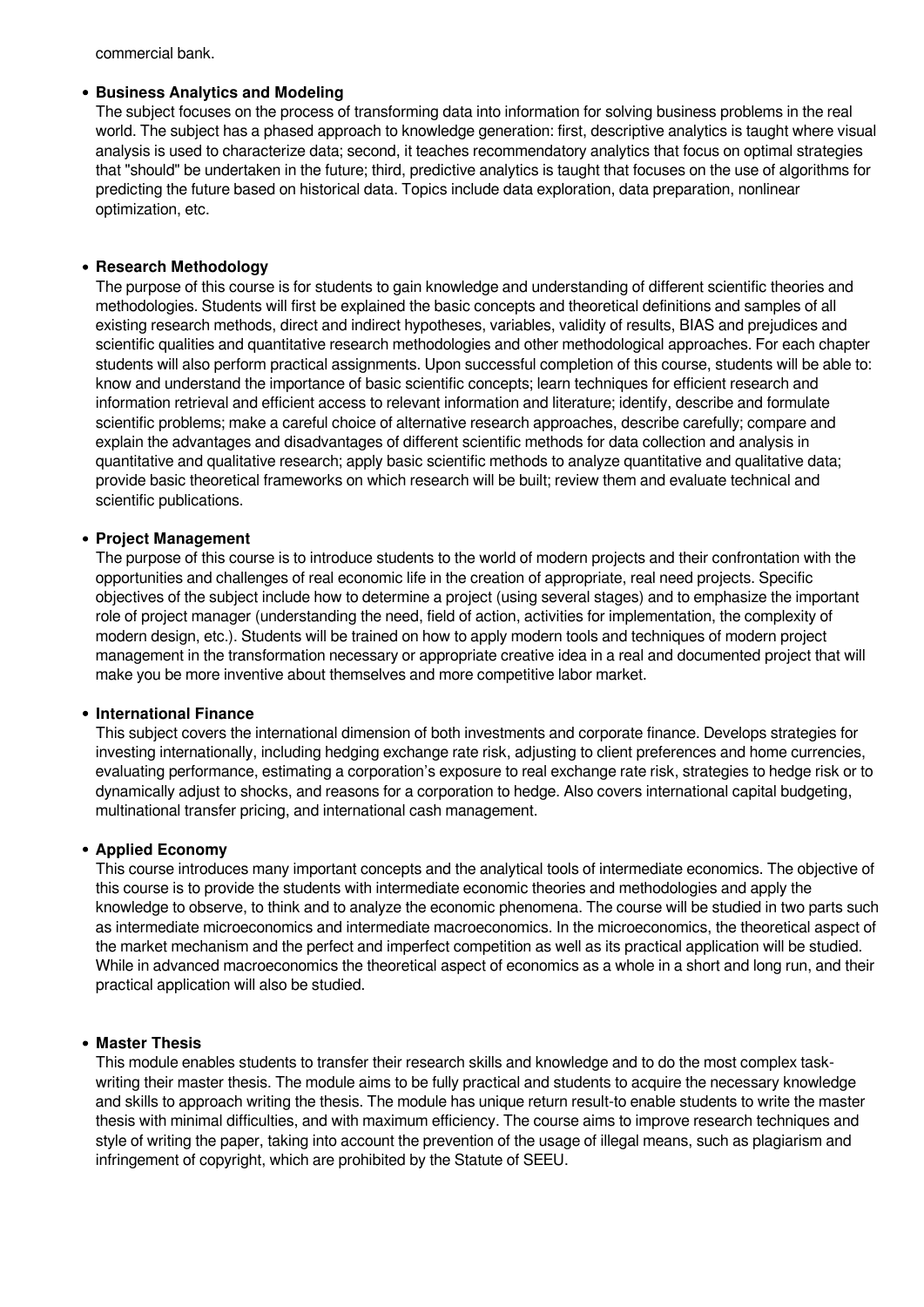## **Elective courses**

## **Market Research**

The aim of the subject is for students to understand the relationship between market research and decision making, getting acquainted with the processes used in the formulation and implementation of market research. Students will also understand the market conditions in which research is conducted and applied, including the methodology used in market analysis. Quantitative and qualitative techniques and methods available in market research will be analyzed, including their applicability and limitations.

## **Game Theory and Business Strategy**

Game theory, a traditional tool for academic economists, has become increasingly popular in the business world and is an essential tool of economic consultants. A major in Business Economics and Public Policy must have more than a rudimentary knowledge of Game Theory. Managerial decisions are not static and cannot be made in isolation. A manager must take into account and react to the "moves" of rival firms, government, and his or her subordinates and superiors within the company. Game theory is designed for the study of these types of interactions. The ultimate aim of the course is to strengthen your ability to think strategically in business situations, rather than to teach you facts or theories. To achieve this aim, we iterate between theory and practice. We use both formal case studies and realworld examples to sharpen our strategic thinking skills.

## **E-Commerce**

The aim of the subject is to introduce students with the basic concepts of e-business. In this course students will have the opportunity to learn about the history of E-Commerce, business models for e-commerce, online payment systems, online marketing. Students will also have the opportunity to learn about technological aspects of ecommerce, such as servers, software, Internet technologies and security. As part of the course students will have a project where they will apply theoretical concepts in practice, creating e-shops, creating online marketing campaigns, and implementing their business model in practice.

## **Real Estate Finance and Investment Analysis**

This subject is an introduction to the concepts, principles, analytical methods and the most basic tools used to make investments and financial decisions related to real estate. This course will focus on building knowledge from a microeconomic point of view, i.e., will apply to individual real estate.

## **Sustainable Enterprise**

This course discusses the environmental and social challenges that arise as a result of how companies interact with their natural environment. From a managerial point of view, the national and international implications of the business and government response to these challenges are analyzed. Can businesses contribute to change for a more sustainable future? The challenges of adopting sustainability strategies by enterprises are considered and students are enabled to critically analyze and communicate the results of the analyzes made.

## **Leadership, Teamwork and Diversity**

In this course, students develop a "tool kit" of leadership behaviors to use in a variety of situations when those working with and/or for them need to be motivated toward a common good, particularly when that work involves the use of teams made up of diverse individuals.

## **Accounting Information Systems**

This course takes an integrative approach to showcase how accounting applications are at the core of every organization's enterprise system as they are vital to management and inform decision making. It prepares the future accountant or business analyst to understand how virtually every enterprise system exchanges data with an accounting system and that such systems are relied upon as the source of truth for reporting and compliance.

## **Negotiations for Resolving Conflicts and Leading Change**

An exploration of how topics of negotiation, resolving conflict, and leading change can be applied in dynamic and globalized professional environments. Students will become wiser and more thoughtful decision makers; more competent problem solvers; bolder, less risk averse leaders of people; and more effective, persuasive communicators.

## **Principles of International Finance**

This subject covers the international dimension of both investments and corporate finance. Develops strategies for investing internationally, including hedging exchange rate risk, adjusting to client preferences and home currencies, evaluating performance, estimating a corporation's exposure to real exchange rate risk, strategies to hedge risk or to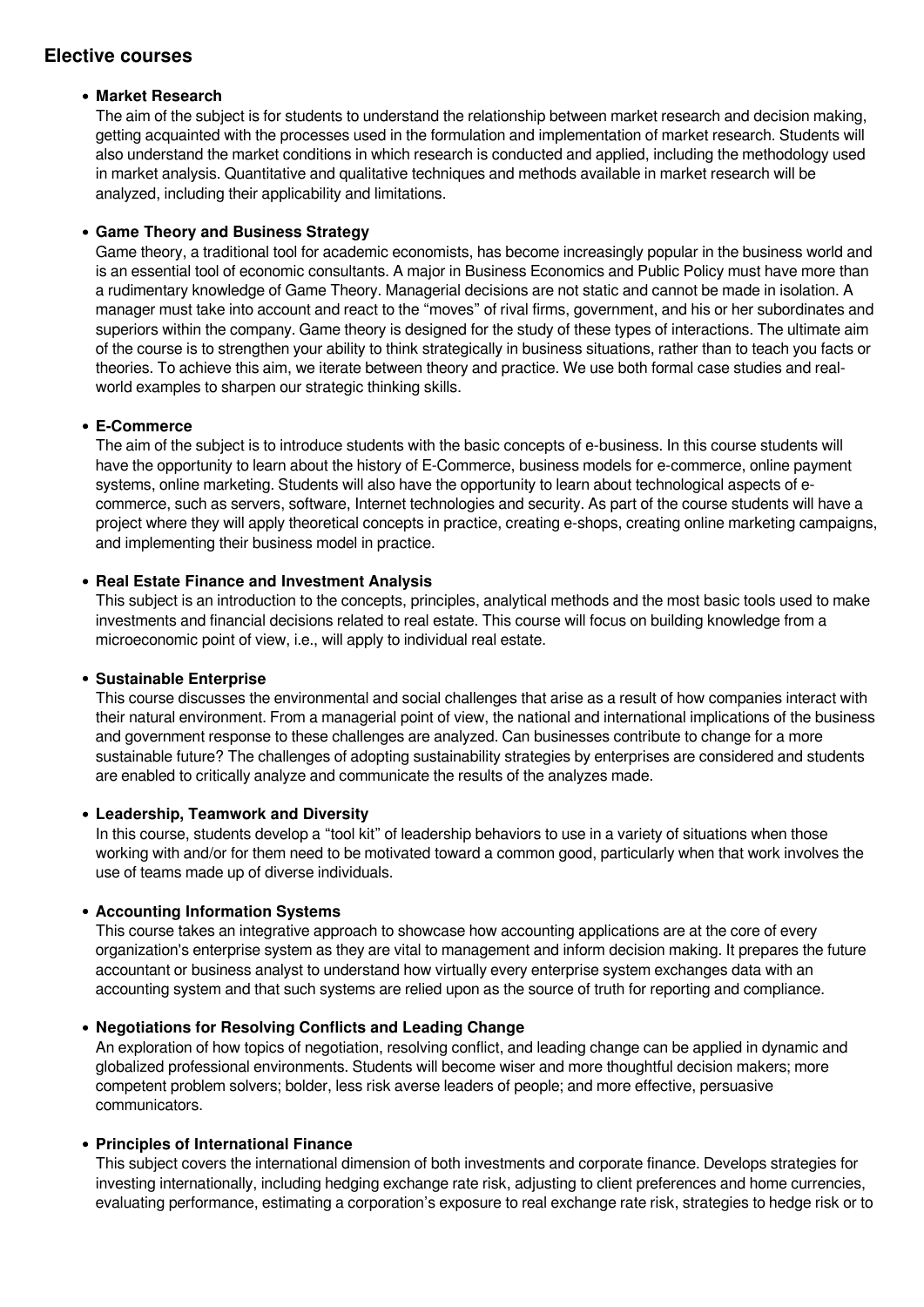dynamically adjust to shocks, and reasons for a corporation to hedge. Also covers international capital budgeting, multinational transfer pricing, and international cash management.

#### **Financial Strategy and Corporate Restructuring**

This subject provides an examination of how corporate and financial strategies can lead to the creation, maintenance, transfer, and destruction of shareholder value. Topics covered include valuing alternative strategies, effectively communicating strategies to the financial markets and aligning the incentives of managers with those of shareholders. A framework for valuing mergers, acquisitions, and divestitures and other joint financing arrangements is developed and applied.

#### **International Accounting Standards**

Students will begin by reviewing the basic elements and concepts of financial statements, accounting terminology and how financial statements link together. Next, they will consider the evolution of the international regulatory framework for financial reporting. The module will introduce group accounting; accounting for taxes; accounting for property, plant, equipment and impairment of assets; and accounting for intangibles plus inventories. Students will also practice and review the applications of financial statement analysis and earnings per share calculations. In addition, participants will study the role of corporate governance guidelines and business ethics in modern business.

#### **Business Process Management**

To maximize value creation, organizations must carefully analyze, document, and continuously assess the efficiency and effectiveness of their business processes. With a focus on the fundamentals of business process management, the objective of this course is to learn how information technology is used to enable and manage business processes. The three main topic areas of the course are enterprise data exchange, enterprise systems, and process management and analysis.

#### **Quantitative Finances**

The subject provides econometric techniques, such as time series analysis, needed to analyze theoretical and empirical issues in finance. It also provides applications in property (asset) pricing, investment, risk analysis and management, market microstructure and return forecasting.

#### **Digital Business**

The digital business enterprise, the creation of new business designs reached by blurring the digital and physical worlds, revolves around technologies that make information useable and mobile. This course focuses on the digital ecosystem, the interplay between the physical and digital worlds, to explore the digital trends and innovations for businesses. Industry reports and discussion focus on deriving value from digital platforms to address business strategies. Topics include enterprise modeling frameworks, use of digital technology industry reports in business value creation, enterprise system platforms and interfaces, and the Software Development Lifecycle (SDLC) project management framework.

#### **National Accounting and Non-profit Organizations Accounting**

The subject will enable students to gain knowledge about the role and organization of the accounting system in the public sector. In this regard, special attention is paid to the basic principles of state accounting, state financial reporting, budget and fund accounting, determination of expenditures and revenues in state and non-profit entities, accounting of non-profit organizations, public sector audit. Through the acquisition of this subject students will be able to: compile qualitative accounting records with state and non-profit organizations; implement international accounting and auditing standards and code of ethics in the public sector; provide data and information on budget and fund accounting; develop the ability for state financial reporting through the compilation of relevant financial reports.

#### **Risk Management in Banking and Regulation**

This subject provides a detailed analysis of derivative contracts and their use in risk management strategies. As technology improves and banks become more innovative, they will be able to isolate and break out more and different kinds of risk that then can be controlled and managed. At this time, risk management is a new area in banking but is developing very rapidly. This subject will consist of two main parts. The first part of the subject focuses on the building blocks of derivatives (namely futures, forwards, swaps, and options) and the factors that determine the value of these securities. The second part focuses on the importance and implementation of risk management strategies.

#### **Asset Pricing and Security Valuation**

This quantitative course is for finance students who wish to learn various analysis and valuation techniques used by investors, venture capitalists, investment bankers, and others concerned with valuing the debt or equity of small,